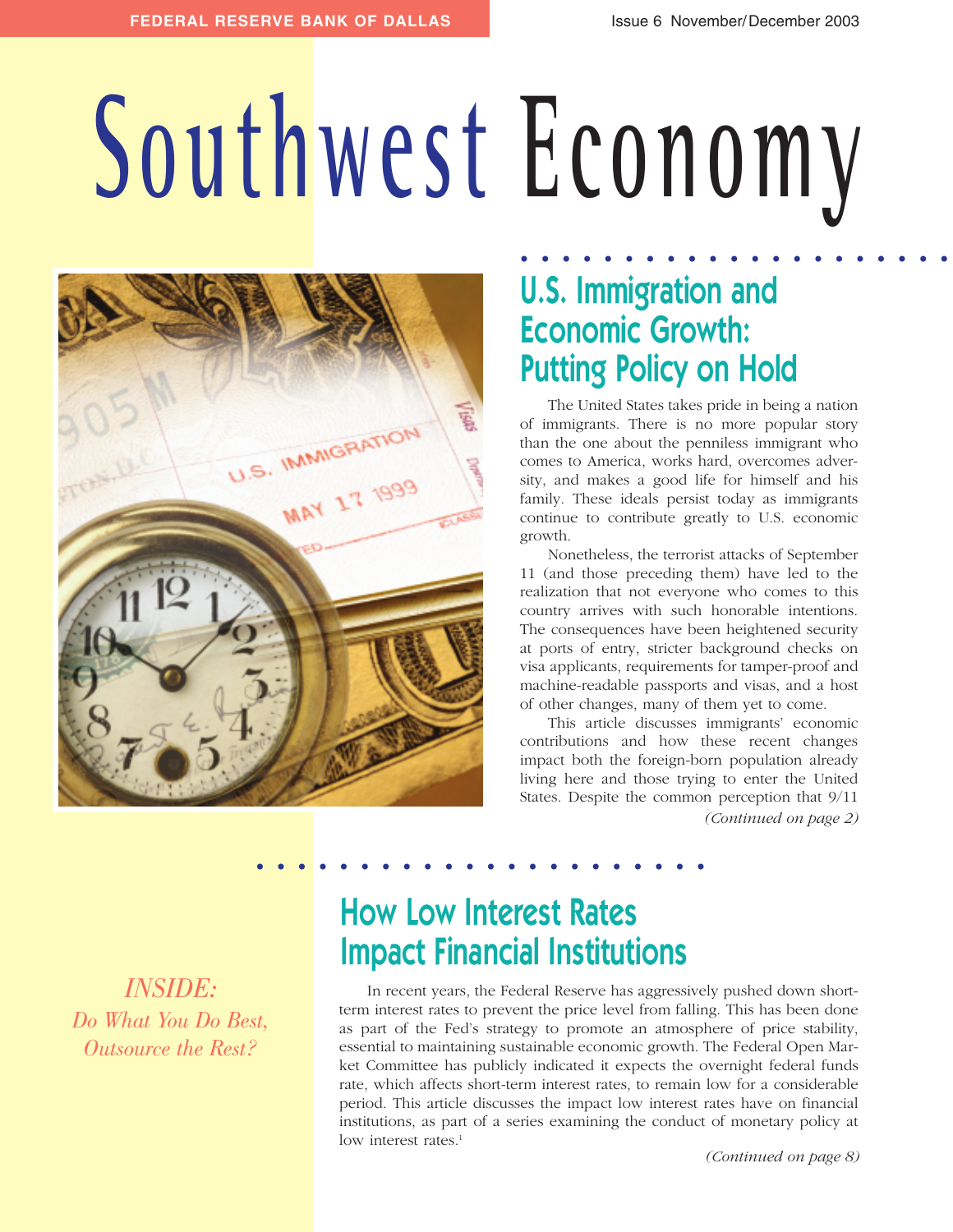

*The flow of foreign-born is so large that immigrants currently account for a larger share of labor force growth than natives.*

triggered a crackdown on immigration (the enactment of the USA Patriot Act, the reorganization of the Immigration and Naturalization Service into Homeland Security, and other changes), pre-9/11 policies actually constituted a much more substantive effort in this direction. The post-9/11 period is most striking for the lack of change. Significant immigration reform pending before the terrorist attacks was taken off the table and remains on indefinite hold.

## **Immigrants' Contribution to Economic Growth**

The pace of recent U.S. economic growth would have been impossible without immigration. Since 1990, immigrants have contributed to job growth in three main ways: They fill an increasing share of jobs overall, they take jobs in labor-scarce regions, and they fill the types of jobs native workers often shun. The foreign-born make up only 11.3 percent of the U.S. population and 14 percent of the labor force. But amazingly, the flow of foreign-born is so large that immigrants currently account for a larger share of labor force growth than natives (*Chart 1*).

In the 1990s, the labor force grew by 16.7 million workers, 6.4 million—or 38 percent of them—foreign-born. The majority of foreign-born workers (4.2 million) came during the boom of 1996–2000, when their share of job growth shot up to 44 percent. In essence, immigrants filled four of every 10 job openings at a time when the

unemployment rate hit record lows.<sup>1</sup>

Due to the weak economy, job growth has slowed since 2000 and so has the growth of the labor force. Nonetheless, the foreign-born share of growth has risen, and it reached 51 percent of the total between 1996 and 2002. This share has increased in the slow economy because natives typically have more options, and during periods of weak job growth, they can exit the labor force and pursue other alternatives, such as going back to school.

Despite the weak economy, immigrant workers have held up well in the recession. Between 2000 and 2002, the foreign-born unemployment rate rose 2 percentage points to 6.9 percent. This compares favorably with the native unemployment rate, which rose 1.8 points to 6.1 percent.

The number of jobs immigrants fill is important, but where these jobs are filled is also important. In the 1990s, there was large-scale geographic dispersion among recent immigrants. Whereas in earlier years most new immigrants from Latin America and Asia clustered in a few large cities such as Los Angeles, New York and Chicago—the '90s witnessed a spread to the western Midwest, New England, and the Mid- and South Atlantic regions. In some parts of the country, almost all labor force growth between 1996 and 2000 was due to immigration. As Chart 2 shows, in the western Midwest, New England and Mid-Atlantic regions, the foreign-born accounted for more than 90 percent of employment growth.<sup>2</sup>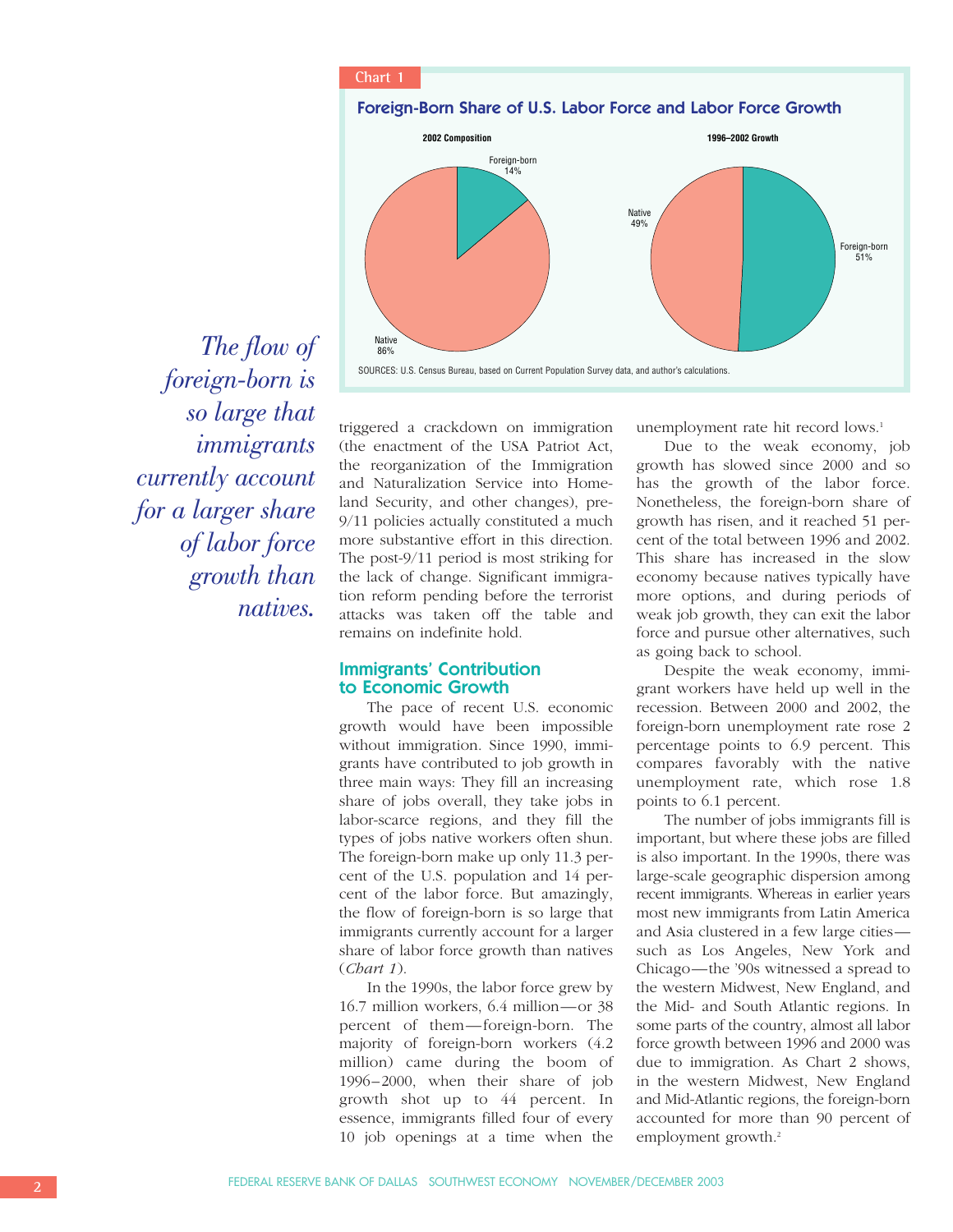

Meatpacking, for example, drew thousands of immigrants to the Midwest, and poultry processing did the same in the South Atlantic states. Jobs in these two industries exemplify the type of jobs new immigrants commonly fill—low-skill, blue-collar jobs. This is because a large percentage of immigrants have less than a high school education. About 33 percent of immigrants have not finished

high school, compared with 13 percent of natives. Chart 3 shows the share of employment growth in each job category attributed to foreign-born workers in 1996–2000.3 Immigrants overwhelmingly filled blue-collar jobs (operators, fabricators and laborers) but also accounted for as much as half the growth in categories such as administrative support and services. The more than sixfold growth in *A large percentage of immigrants have less than a high school education.*

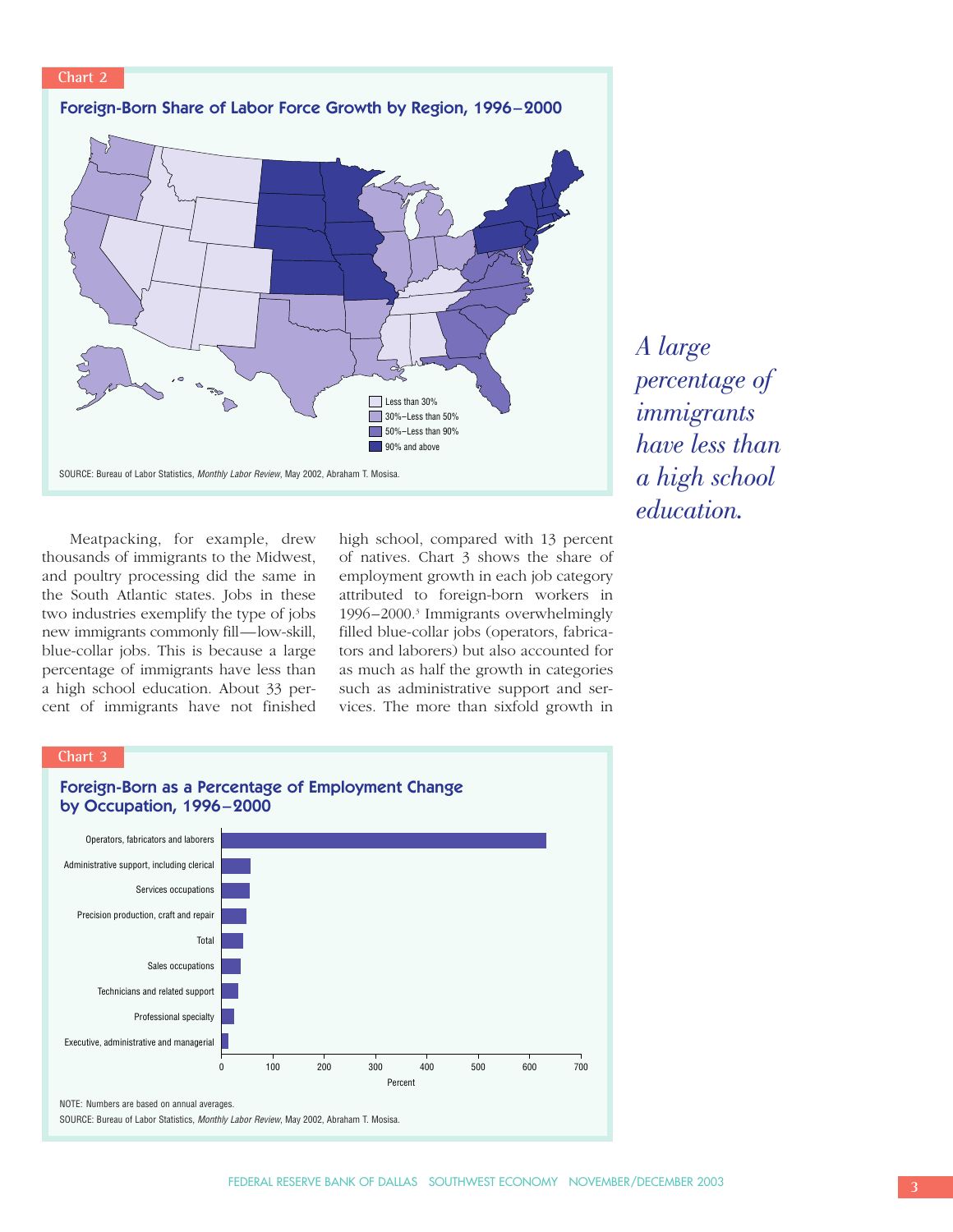

*The foreign-born are both less apt to come and more likely to leave when the U.S. economy is doing poorly.*

the laborer category reflects that many immigrants are not only low-skilled compared with natives but that their skills do not transfer easily to the U.S. workplace. It also means that as immigrants entered these occupations, native workers exited.<sup>4</sup>

When employment is not growing largely the case since early 2001—immigration naturally slows. The foreign-born are both less apt to come and more likely to leave when the U.S. economy is doing poorly. Current Population Survey data indicate that while the immigrant population increased 6.1 percent between 2000 and 2001, it rose only 2 percent between 2001 and 2002. One indicator of illegal immigration—the number of migrants apprehended at the U.S.–Mexico border—also shows a drop at the beginning of 2001 (*Chart 4*). Because these immigrants are not delayed by visa processing, the changes in apprehensions move closely with the strength of the U.S. economy relative to Mexico's. The drop in early 2001 coincides with the onset of the recession that March. The decline in apprehensions intensifies in midsummer and more so following the September 11 attacks. In October 2001, apprehensions hit a low of 44,619. The fact that they are nowhere near where they were in the late 1990s indicates how the volume of immigration has adjusted to the jobless recovery.

**Immigration and Monetary and Fiscal Policy.** The fact that it fluctuates with

the business cycle is one way immigration facilitates the work of monetary policymakers. By providing workers when and where they are needed, immigration raises the speed limit of the economy by keeping wage and price pressures at bay. In 2000, at the height of the economic boom, Fed Chairman Alan Greenspan attributed the U.S. economy's remarkable growth record to two main factors: productivity growth and labor force growth. Both factors held down unit labor costs and allowed the economy to grow faster with less inflation, thereby reducing the need for the Fed to intervene by tightening interest rates to slow growth.

In the long run, immigrants also have a beneficial effect on the fiscal health of pay-as-you-go government programs, such as Social Security and Medicare. Because immigrants are younger than natives on average and have higher fertility rates, immigration decelerates the aging of the population. This slows the ongoing decline in the ratio of workers to retirees and helps maintain the solvency of these programs.<sup>5</sup>

#### **Immigration Policy Changes**

The crackdown on immigration came long before 9/11. In fact, the impact of post–9/11 legislation on immigration has been limited so far. The biggest impact of 9/11 on immigration policy is that significant reform—pend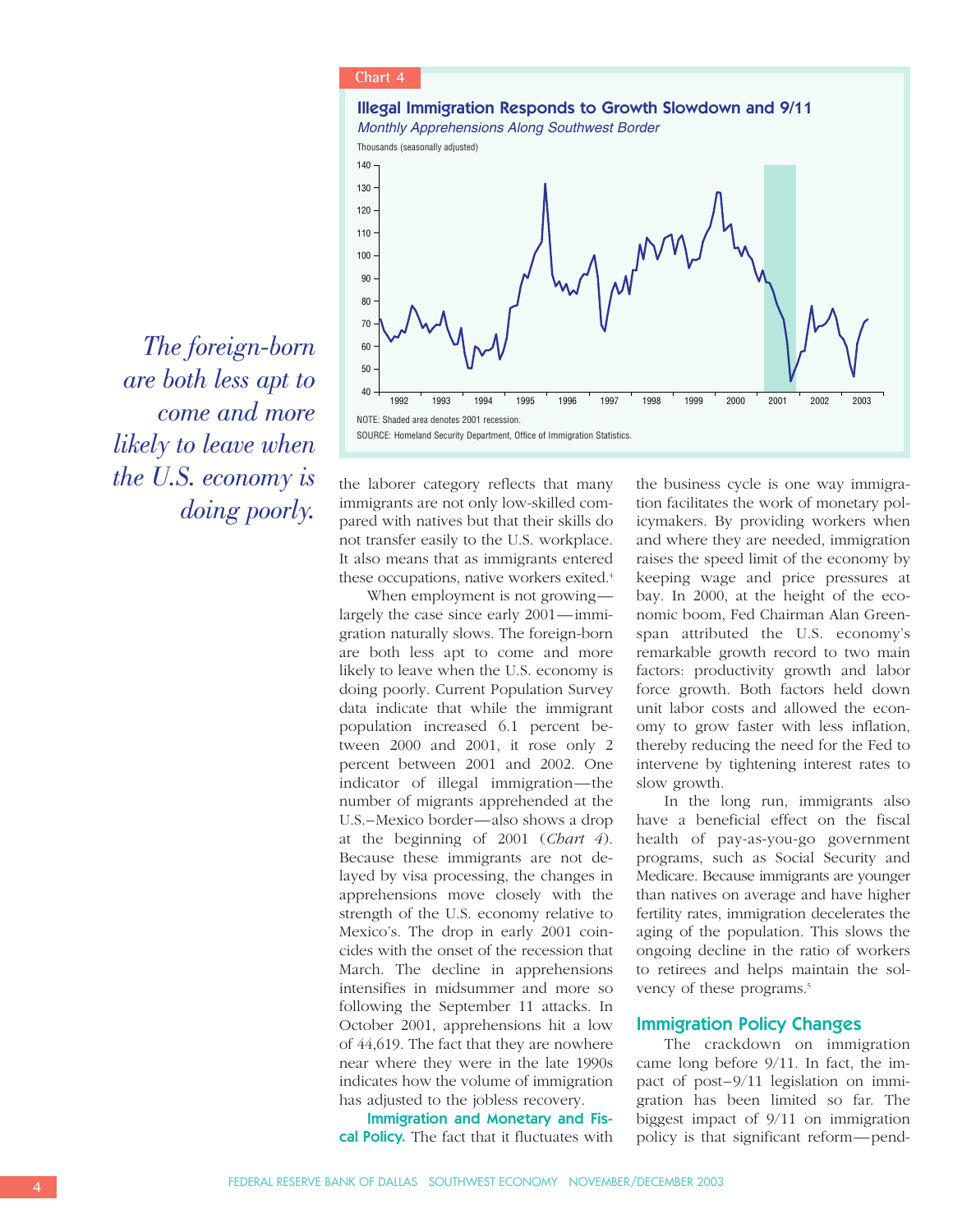ing before the attacks—has been dropped from the political agenda. The best example is President Bush's proposal for a guest-worker program. If passed, it would have regularized the status of millions of unauthorized Mexican workers.

**Immigration Policy Pre-9/11.** Two trends emerged in the 1990s: a crackdown on illegal immigration and a move to limit the rights of noncitizen immigrants. To counteract a resurgence in illegal immigration in the mid-'90s, the federal government poured unprecedented resources into the Border Patrol in terms of both personnel and technology. Between 1994 and 1999, the number of hours policing the border—Border Patrol linewatch hours—more than tripled. As enforcement rose, smugglers' fees increased rapidly. Data gathered from surveys of Mexican migrants indicate smugglers' prices rose from about \$500 in 1993 to \$1,000 in 1998. Today, migrants reportedly pay about \$1,500 to \$2,000 for a typical crossing.

The Illegal Immigration Reform and Immigrant Responsibility Act (IIRIRA), passed in 1996, was instrumental in the crackdown on illegal immigration. The law added Border Patrol agents, allowed the removal of illegal immigrants without a hearing or judicial review, and greatly expanded the definition of deportable crimes. The expanded definition was applied retroactively to cover crimes that were not deportable at the time they were committed. As a result, deportations of criminal aliens—both legal and



illegal immigrants—more than doubled between 1996 and 1998, rising from roughly 80,000 to 180,000.

The passage of IIRIRA reflects the move toward limiting the rights of noncitizens. The Welfare Reform Act, passed the same year, also reflects this trend. This law made most legal immigrants ineligible for federal public assistance programs such as food stamps and Supplemental Security Income. A consequence of these laws was a sudden surge of eligible immigrants applying for citizenship, reversing a long trend of declining citizenship rates among legal immigrants. As Chart 5 shows, applications for citizenship peaked at 1.4 million petitions in 1997, just after the 1996 laws were implemented.<sup>6</sup> Applications rose again after 2001.

**Immigration Policy Post-9/11.** Compared with the immigration laws passed in the 1990s, changes affecting immigration since 9/11 have been more subtle and indirect.7 Three important acts were passed in the wake of September 11 the USA Patriot Act, Enhanced Border Security Act and Homeland Security Act of 2002. The acts do not speak to immigration per se but are directed at more carefully screening and monitoring of foreigners who want to temporarily visit the United States.

The most important changes so far have been stricter background checks for visa applicants and requirements for tamper-proof, machine-readable travel documents. U.S. consulates have raised their fees, and wait times for visa approvals have gone from less than one month to several months in some cases. Individuals are paying more and are more likely to be denied entry. U.S. companies are complaining that the new procedures hamper their ability to compete for foreign business because they are unable to arrange for their customers to travel to the United States in a timely way. This problem is particularly bad in fast-growing markets in countries that require a U.S. visa, such as China, India and Russia.

The more lengthy and expensive process has led to drastic declines in visas issued to tourists and businesspeople. There has been a 37.4 percent drop in these B1/B2 visas—from 3.5 million visas in 2001 to 2.2 million in 2003

(*Chart 6*). The weak global economy has likely contributed to the drop, as did the war in Iraq, but the main underlying factor is the stepped-up screening of applicants required by the new laws.

Although the decline in visas is large, it does not translate into an equivalent drop in foreign visitors. Many millions more come from countries in the visa waiver program, whose citizens are exempt from visa requirements. Temporary visitor admissions dropped 17.3 percent between 2001 and 2002. (2003 data are not yet available.)

Two other groups have also been impacted by stricter procedures: foreign students and refugees. Background checks on foreign students and stricter requirements on the universities and schools that admit them have reduced the number of student visas issued (*Chart 7*). The United States issued 298,730 student visas in 2001, compared with 219,851 in 2003, a fall of 26 percent over two years. Refugee resettlement has also slowed substantially. Whereas 89,726 refugee applications were filed in 2002, only 18,652 were approved, a 72 percent decline from 2001 (*Chart 7*). The decline in approvals stems in part from stricter security provisions on natives of countries linked to terrorism, such as Sudan and Somalia.

Interestingly, while the impact on the number of foreigners able to enter the United States temporarily has been substantial, there has been no slowdown in the number of foreigners granted permanent legal status. About 1.1 million

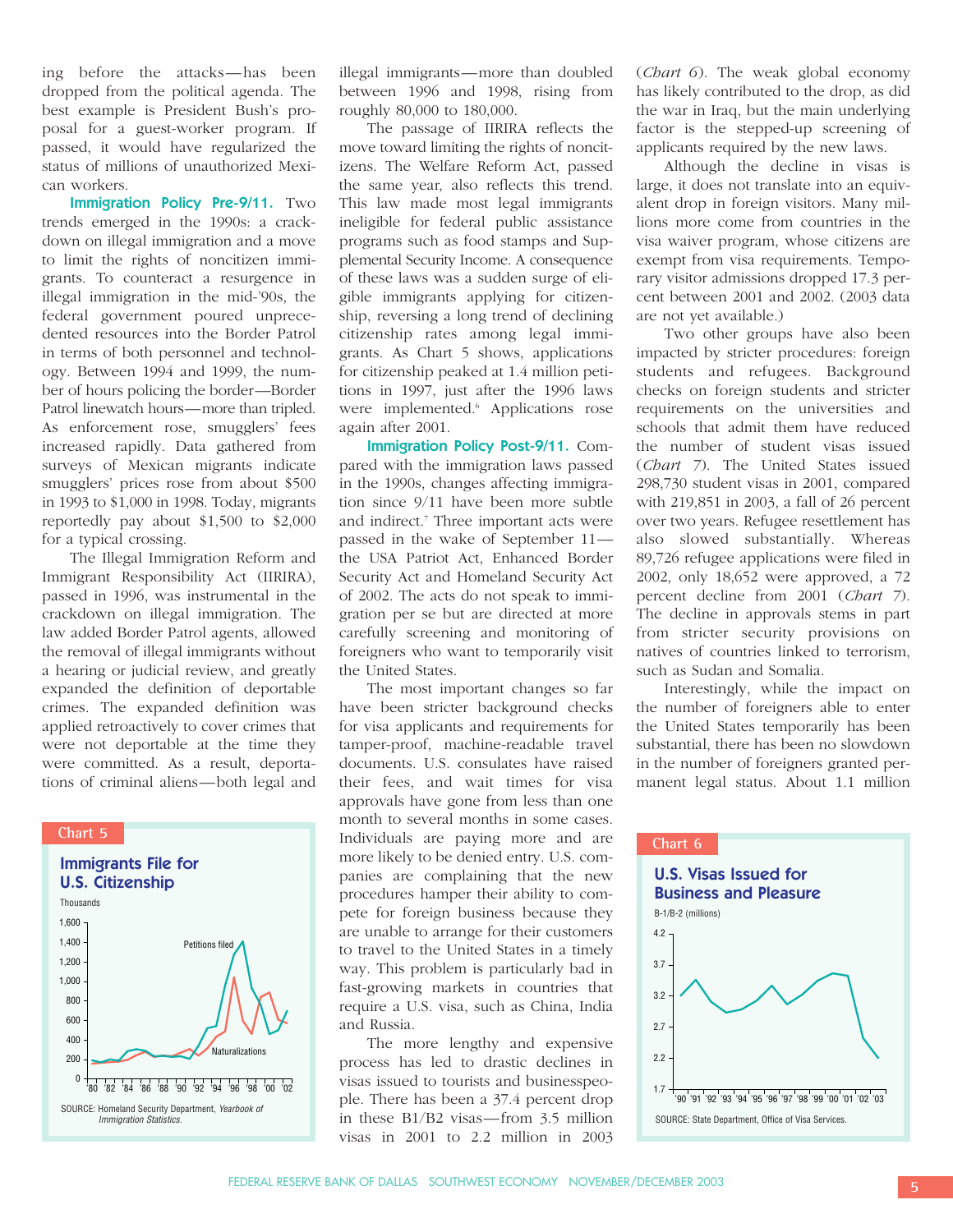### **Chart 7**



*The size of the flows and stock of unauthorized immigrants from Mexico speak to their importance from both a policy and an economic perspective.*

green cards were issued in 2001 and again in 2002 (*Chart 8*). Nevertheless, since a share of legal immigration typically originates from foreign students, refugee resettlement and, to a smaller extent, visits by tourists and businesspeople, declines in these categories should eventually lead to fewer permanent immigrants, all other things equal.

**Putting Policy on Hold.** In one tragic day, Sept. 11, 2001, the prevailing sentiment turned from pro-immigration and free trade to closing the borders. One immigration think tank declared immigration reforms now dead on arrival. The most significant immigration reform on the table at the time was President Bush's proposed guest-worker plan. During a visit to the White House just six days before the terrorist attacks, President Fox of Mexico and President Bush seemed very close to reaching an agreement that would have provided work permits for about 4 million unauthorized Mexicans living in the United States.

The size of the flows and stock of unauthorized immigrants from Mexico speak to their importance from both a policy and an economic perspective. Net migrant inflows are estimated to have numbered between 400,000 and 600,000 each year in the 1990s. Although they have since slowed due to the recession, the population of undocumented immigrants from Mexico is currently estimated at more than 4.8 million.<sup>8</sup>

Another example of immigration policy that will likely not get much play by lawmakers in the current environment is an increase in the H1-B cap. The H1-B program provides once-renewable three-year work permits for foreign professionals hired by U.S. firms and universities. In 2001, the 115,000 annual cap on H1-B visas was raised to 195,000 (*Chart 9*). But the change was temporary, and on Oct. 1, 2003, the cap reverted to the original 1992 cap of 65,000 visas. According to immigration lawyers, with approximately 20,000 visa applications carried over from fiscal 2003, the current visa allotment will be exhausted by early 2004.